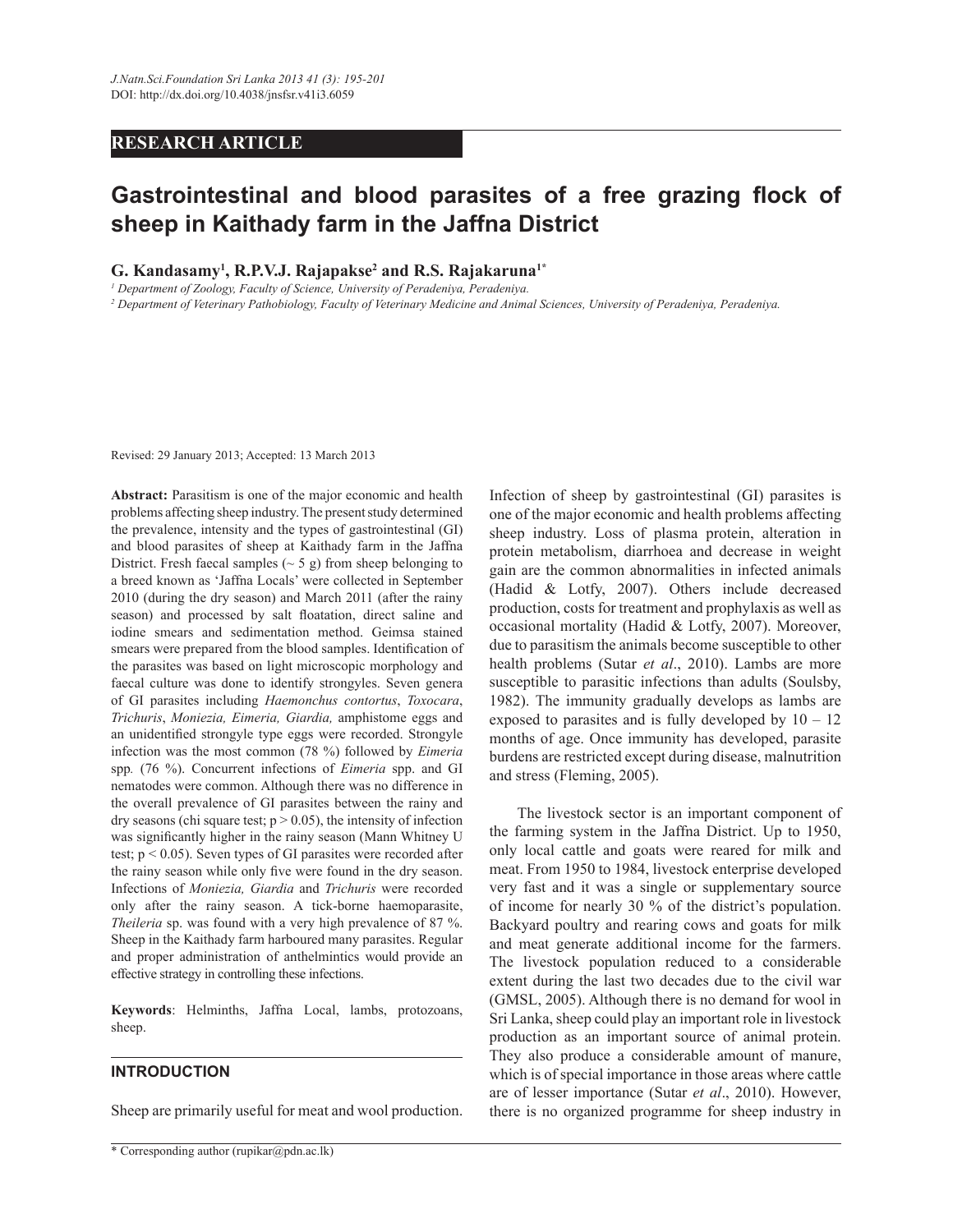Sri Lanka. The indigenous sheep found in the Jaffna District are called 'Jaffna Local', which is confined to the Northern Peninsula (Rajaguru, 1991). These sheep are reared under a traditional management system unique to the specific cultural practices in the Jaffna area, which could be described as a mixed crop-livestock system operated predominantly on a large scale under free-range arrangement (FAO, 2006). Genetic studies have shown that the Jaffna Local sheep is a unique population with a high diversity (Ranathunga & Silva, 2009).

 In Kaithady farm, sheep are reared for using the faecal material as a biomass in an agricultural land and also for meat. People in Jaffna believe that sheep meat cause allergies and hence they rarely consume it (*Personal communication*). Thus, it is usually marketed to other parts of the country. In addition, one or two sheep are reared as pets because they believe that rearing sheep brings fortune. There is no published information available on the GI and blood parasites of sheep in Sri Lanka. The prevalence of GI parasites and the severity of infection vary considerably depending on the genera of parasites involved, animal species, local environmental conditions such as humidity, temperature, rainfall, vegetation and the management practices (Ghanem *et al*., 2009). The present study was the first attempt to determine the prevalence, intensity and types of GI and blood parasites of sheep in Sri Lanka, which are predominantly found in the Jaffna District.

# **METHODS AND MATERIALS**

#### **Study site**

The Jaffna District is located on a flat peninsula at the Northern tip of Sri Lanka in close proximity to the subcontinent of India. Most of the area is dry and sandy and the climate is tropical with a seasonal rhythm of rainfall. Annual temperature in the Jaffna District ranges from 24 to 31° C with an annual precipitation of 1231 mm evenly spread over the area. The dry season is from March to September and the rainy season is from December to February. Kaithady is a village 11.2 km away from Jaffna city (Figure 1) with an elevation of 10.5 m above the sea level.

#### **Study animals**

The sheep flock used in this study consisted of about 500 animals housed in an agricultural land of about 2 ha during the dry season in Kaithady (Figure 2A). When the rains begin they are temporarily shifted to Navatkuli area (Figures 1 & 2B), which is located in a slightly higher elevation as Kaithady area gets flooded. These sheep are free grazers during both dry and rainy seasons but fed with harvested fodder when all their grazing lands are flooded. According to the veterinary surgeon of the area, routine deworming is done every five months.



**Figure 1:** Map of study area in the Jaffna District showing the two locations where the sheep flock is kept during the dry (Kaithady) and rainy seasons (Navatkuli)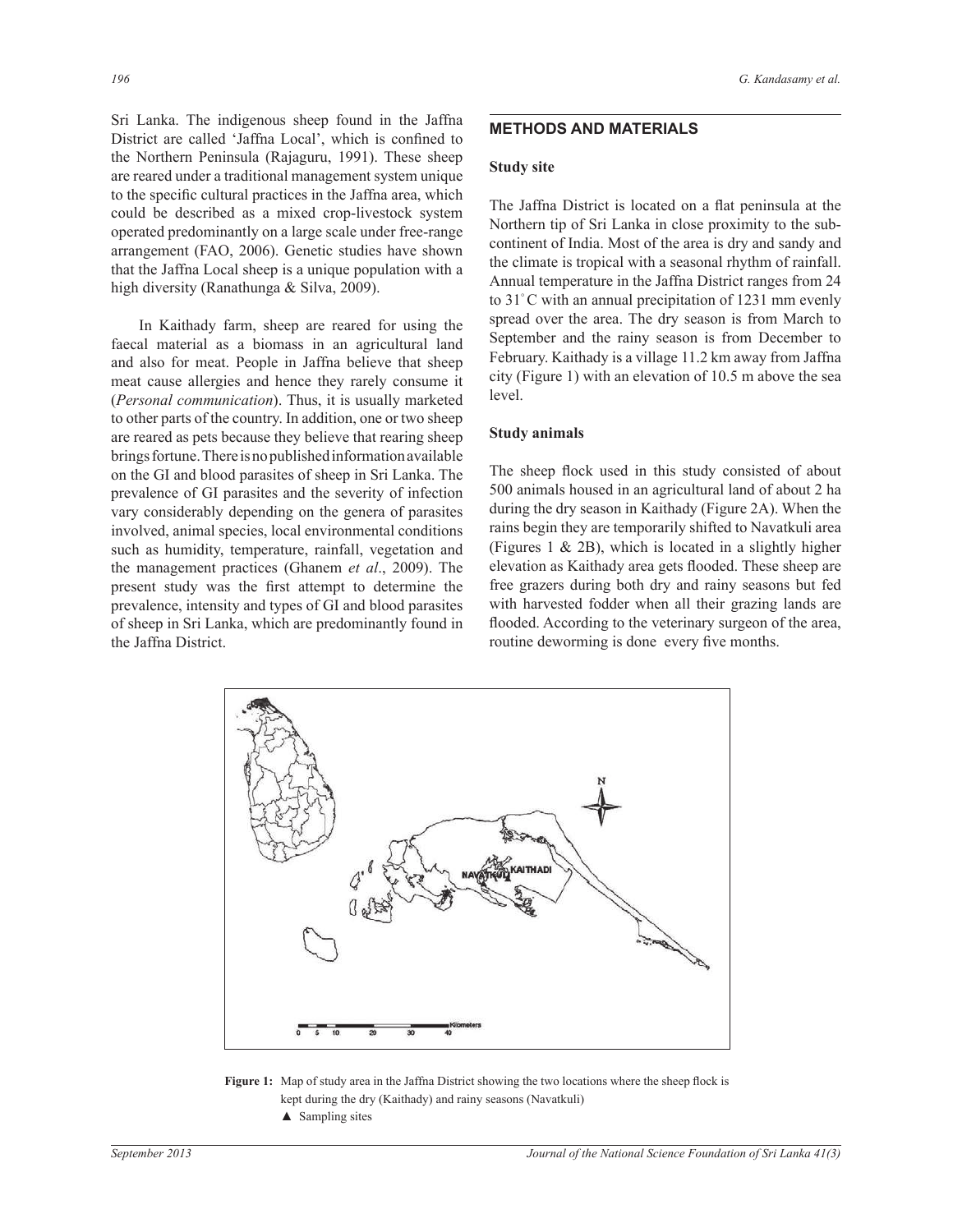

**Figure 2:** During the dry season and most part of the year, the sheep flock is kept in a farmland in the Kaithady area (A) and the flock is transferred to the Navatkuli area located in a higher elevation during the rainy season (B)

# **Collection of samples**

Fresh faecal samples were collected into 50 mL plastic containers from the rectum of the animals or freshly dropped faeces from the ground. Fifty samples  $($   $\sim$  10  $\%$ of the flock) were collected in each season and sampling was carried out twice in September 2010 (at the end of the dry season) and in February 2011 (at the end of the rainy season). Blood samples  $({\sim} 5 \text{ mL})$  were collected from 15 randomly selected animals from the jugular vein. Blood was collected only once in September 2010. Samples were brought to the laboratory in an ice box and were immediately transferred to a refrigerator at 4° C until processed. Information, such as age and sex of the sheep, management, and deworming practices of the farm were collected by interviewing the farmer and from the area veterinary surgeon.

#### **Analysis of faecal samples**

Faecal samples were analyzed using simple salt floatation technique, direct saline and iodine smears and sedimentation techniques. Eggs of different parasite species were identified using light microscopy. Faecal cultures were prepared for nematode identifications. Larvae were examined after adding Lugol's iodine to the larval suspension.

# *Simple salt floatation technique*

Approximately 3 g of faeces was measured and mixed with 50 mL saturated sodium chloride solution. This mixture was ground with a pestle and mortar, and sieved through a tea strainer. The filtered faecal suspension was poured into a 15 mL tube. The tube was gently toped with the suspension, leaving a convex meniscus at the top of the tube and a coverslip was carefully placed on top. Test tube was allowed to stand for 20 min. The coverslip was carefully lifted from the tube together with the drop of fluid adhering it, and was immediately placed on a microscopic slide. It was observed under the compound light microscope for parasite eggs and cysts.

## *Direct saline and iodine mounts*

A drop of saline and a drop of iodine solution were placed separately on a glass microscope slide. Using a toothpick, a small portion (size of a match head) of the faecal sample was picked up and was mixed with the drop of saline. This was repeated with the drop of iodine. The two smears were covered with separate cover slips and observed under the light microscope. Eggs and cysts were identified and their relative numbers in a sample size of a match head was estimated.

## *Sedimentation technique*

The faecal suspension from the above simple salt floatation technique was centrifuged under 3000 g for 10 min and the resultant sediment was examined for the presence of trematode eggs. This technique is used for detecting trematode eggs as they are heavier than the other eggs. The eggs get deposited at the bottom of the tube after centrifugation with sodium chloride solution.

# *Nematode cultures*

The faeces were broken up finely using pestle and mortar and mixed with dried dung dust in 1 : 1 ratio. Distilled water was added until the mixture was moist and crumbly. This mixture was kept in a wide-mouthed jar and incubated at room temperature (27 °C) for 14 days. The cultures were aerated daily and a few drops of distilled water were added to maintain the moisture level. After 14 days, the cultures were Baermannized and infective larvae were isolated.

# *Identification of larvae, eggs and cysts*

A drop of Lugol's iodine was added directly to a drop of larval suspension placed on a microscopic slide. Species identification of infective larvae, eggs and cysts were done according to the morphology keys described Zajac and Conboy (2006). Species identification of *Eimeria* oocysts were done according to their size, shape and the presence or absence of micropylar caps described by Bhatia *et al*. (2004).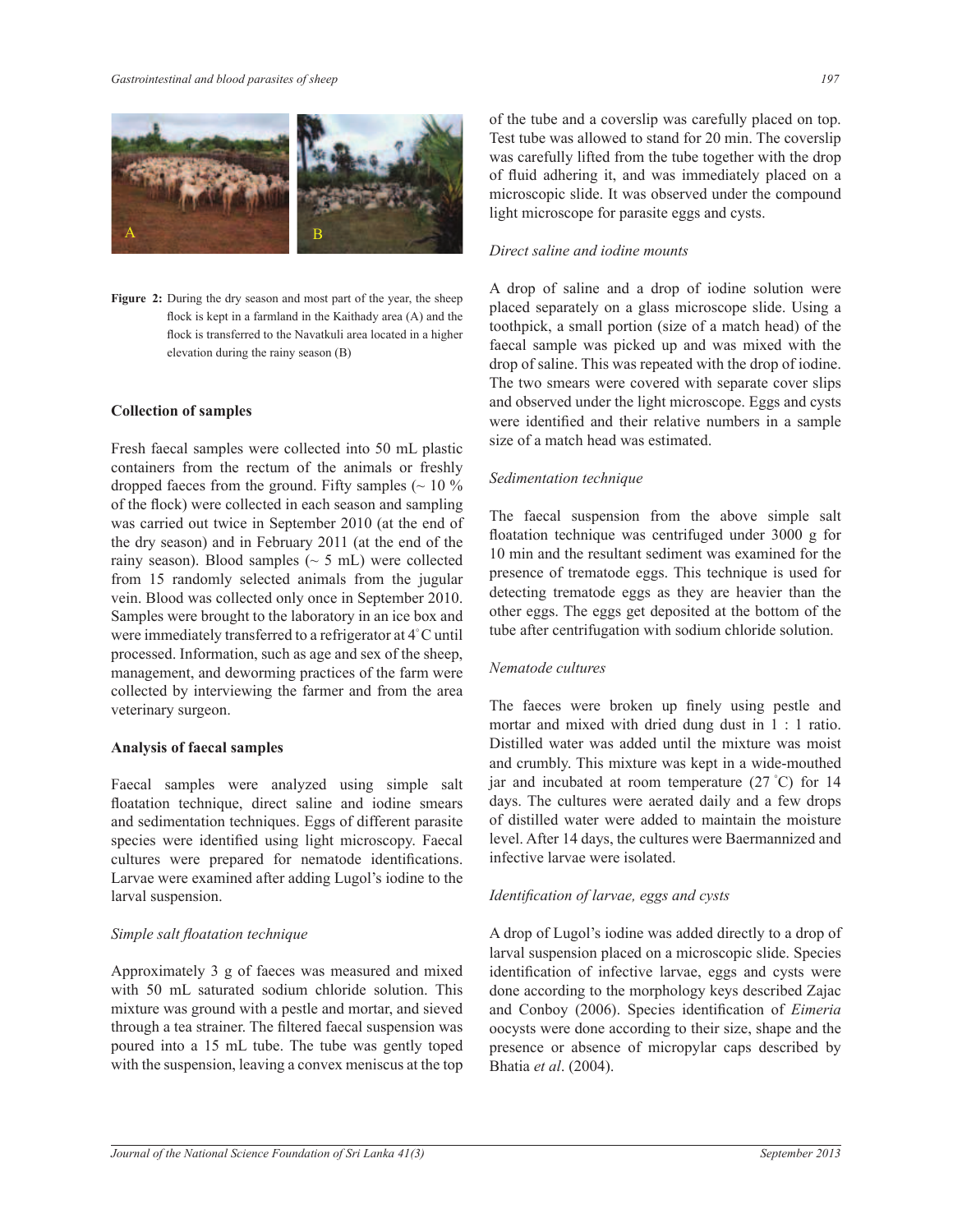#### **Analysis of blood samples**

Thin blood smears were prepared, air dried, stained with Giemsa stain and observed under the light microscope using an oil immersion lens for the presence of blood parasites. Ticks were collected from sheep, preserved in 95 % ethanol and identified using the keys described by Seneviratna (1965).

## **Data analysis**

The differences in the prevalence of GI infections during dry and rainy seasons, between males and females and between lamb and adults were compared using a chi square test. A quantitative analysis of EPG (eggs per gram) and OPG (oocyst per gram) counts was done using a Mann Whitney U test. Data were analysed using the Minitab software (version 14).

## **RESULTS**

#### **Gastrointestinal parasites**

Sheep were infected with both helminth and protozoan parasites. A total of seven genera of GI parasites were found including *Haemonchus*, *Toxocara*, *Trichuris*, *Moniezia,* amphistome eggs*, Eimeria* and *Giardia* and an unidentified strongyle type eggs. The most common type of infection was strongyle type eggs followed by oocysts of *Eimeria* (Table 1). From the faecal cultures, some of the strongyle type eggs were identified as *Haemonchus contortus*. Four species of *Eimeria* were identified of which *E. ovinoidalis* was the most common type followed by *E. ovina*, *E. intricata* and *E. parva*. Concurrent infections of *Eimeria* spp. and GI nematodes were common. Seven genera of GI parasites were recorded in the samples collected after the rainy season while only five were found in the dry season. Amphistomes were recorded only in the dry season while low infections of *Moniezia* sp*., Giardia* sp. and *Trichuris* sp. were recorded only after the rainy season (Table 1).

 Of the sheep that were sampled, a higher percentage of individuals was infected during the rainy season (92 %) compared to the dry season (84 %). However, this difference in the prevalence of infection was not statistically significant ( $\chi^2$  = 2.9536; p = 0.0857). Moreover, there was no significant difference in the prevalence of GI parasitic infections between females  $(85 \%)$  and males  $(83 \%)$  or between lambs  $(94 \%)$ 

|  |  | Table 1: Prevalence of gastrointestinal parasites in a free grazing flock of sheep at the Kaithady farm in the Jaffna District ( $n = 50$ per season) |  |  |  |
|--|--|-------------------------------------------------------------------------------------------------------------------------------------------------------|--|--|--|
|--|--|-------------------------------------------------------------------------------------------------------------------------------------------------------|--|--|--|

| Parasite                             | Prevalence (%) |       |              |      |               |       |  |
|--------------------------------------|----------------|-------|--------------|------|---------------|-------|--|
|                                      | Age            |       | Gender       |      | <b>Season</b> |       |  |
|                                      | Lamb           | Adult | Female       | Male | Dry           | Rainy |  |
| Nematodes                            | 75.0           | 81.3  | 81.0         | 83.3 | 75.9          | 85.7  |  |
| Strongyle                            | 75.0           | 79.7  | 81.0         | 83.3 | 75.9          | 85.7  |  |
| Toxocara sp.                         | 0.0            | 3.1   | 1.3          | 5.0  | 2.0           | 2.0   |  |
| Trichuris sp.                        | 2.8            | 1.6   | 2.5          | 0.0  | 0.0           | 4.0   |  |
| Protozoans                           | 83.3           | 71.9  | 72.4         | 66.7 | 58.6          | 85.7  |  |
| Eimeria spp.                         | 83.3           | 71.9  | 72.4         | 66.7 | 58.6          | 85.7  |  |
| Giardia sp.                          | 2.8            | 0.0   | 0.0          | 5.0  | 0.0           | 2.0   |  |
| Cestodes                             | 16.7           | 4.7   | 7.5          | 15.0 | 0.0           | 18.0  |  |
| Moniezia sp.                         |                |       |              |      |               |       |  |
| Trematodes                           | 2.8            | 3.1   | 2.5          | 5.0  | 6.0           | 0.0   |  |
| Paramphistomum spp.                  |                |       |              |      |               |       |  |
| Total GI parasite                    | 94.4           | 84.4  | 84.5         | 83.3 | 84.0          | 92.0  |  |
| Chi value (p)                        | 0.799(0.371)   |       | 0.999(0.317) |      | 2.953 (0.086) |       |  |
| Strongyle + Eimeria mixed infections | 24.0           | 43.0  | 53.0         | 14.0 | 27.0          | 40.0  |  |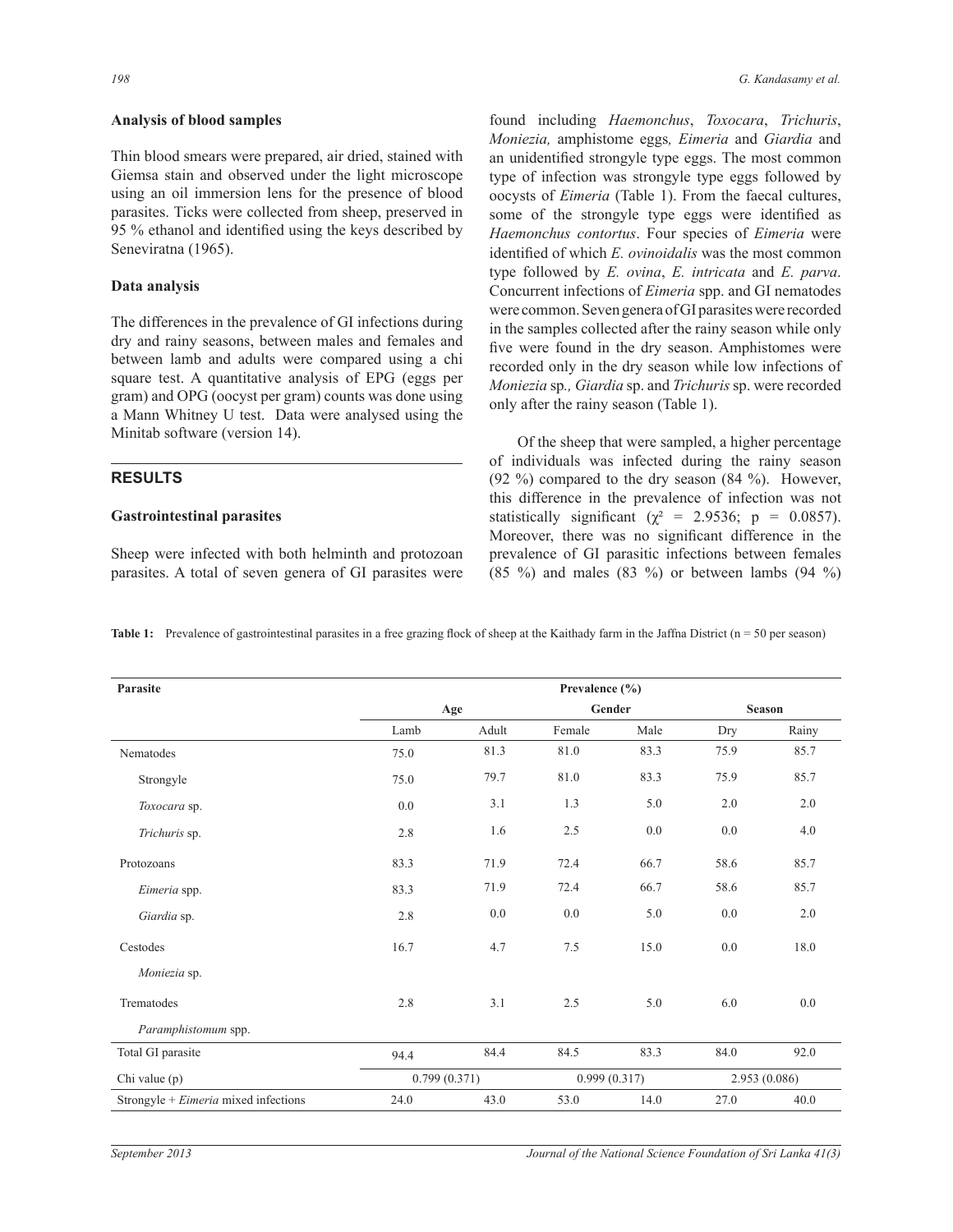and adults (84 %; chi square test  $p > 0.05$ ). When the intensity of infection was considered, the mean EPG of strongyle type eggs and mean OPG of *Eimeria* spp. were significantly higher during the rainy season compared to the dry season (Mann Whitney U test,  $p < 0.05$ ). However, there was no significant difference in the intensity of infection between adults and lambs or between males and females (Mann Whitney U test,  $p > 0.05$ ).

#### **Blood Parasite**

A haemoprotozoan parasite *Theileria* sp. (Phylum: Apicomplexa; Family: Theileriidae) was found in 87 % of the 15 animals screened. After observing *Theileria* sp. in the blood smears, ticks (36) were collected from the animals to confirm the presence of the vector. Three species of ticks were identified, with *Haemophysalis intermedia* (73 %) being the most common species followed by *Rhipicephalus haemaphysaloides* (16 %) and *Rhipicephalus sanguineus* (11 %) (Figure 3).



**Figure 3:** Tick species collected from the sheep at the Kaithady farm (A) male; (B) female *Rhipicephalus sanguineus*; (C) male *Rhipicephalus haemaphysaloides*; (D) engorged female and (E) male of *Haemophysalis intermedia*

## **DISCUSSION**

The sheep herd at Kaithady in the Jaffna District was infected with seven identified genera of GI parasites and one blood parasite. Although the overall prevalence of parasitic infections was high during the rainy season than during the dry season, this difference was not statistically significant. However, the parasite burden was significantly higher during the rainy season compared to

the dry season. High intensity infection of nematodes during the rainy season specifically with *Haemonchus contortus* was seen. It might be due to the re-infection of these free grazing animals, because it provides a more suitable environment for the survival and dispersal of infective larvae of nematodes on pasture. The flock was shifted to Nawatkuli, which has a higher elevation and kept there for about four months during the rainy season due to flooding at Kaithady. Animals were all housed together at night, and were weak and reported to be suffering from fever during the rainy season (*Personal communication*). Heavy rainfall lowers the resistance of animals and this is taken advantage of by the infective larvae to establish a heavy infection (Miller & Horohov, 2005).

 Strongyle eggs, predominantly *Haemonchus contortus* were the most common type of infection. *Haemonchus contortus* is a blood-sucking parasite found in the abomasum and causes severe blood plasma and protein loss. Haemonchosis is primarily a disease of sheep in warm climates. However, since high humidity, at least in the microclimate of the faeces and the herbage is also essential for larval development and survival, the frequency and severity of outbreaks of the disease is largely dependent on the rainfall in any particular area (Urquhart *et al*., 1996). Symptoms of acute haemonchosis include dark coloured faeces with blood and sudden death of the affected animals (Bhatia *et al*., 2004). Presence of such symptoms had been observed in the studied animals during the study period (*Personal communication*). Moreover, *Haemonchus contortus* causes immunosuppression, which probably predisposed the animal towards secondary infections.

 The second most prevalent GI parasitic infection among the sheep at Kaithady farm was with *Eimeria* spp. Infection with *Eimeria* causing coccidiosis is one of the most economically important diseases of sheep and lambs (Bhatia *et al*., 2004). Many *Eimeria* spp. were recorded in goats in Sri Lanka including those that were recorded in the sheep (Faizal *et al*., 1999; Faizal & Rajapakse, 2001; Bandara *et al*., 2007). Of the four *Eimeria* spp. identified*, E. ovinoidalis,* was the most common followed by *E. ovina*, *E. ovinoidalis* and *E. ahsata*. All these species are pathogenic, especially for lambs aged between  $1 - 6$ months; *E ovina* appears to be somewhat less pathogenic (Bhatia *et al*., 2004). Older sheep serve as sources of infection for the young.

 Mixed infections of both strongyle and *Eimeria* spp. were common in the present study. Concurrent infections of *Eimeria* spp. and GI nematode infections were recorded in goats in the Dry Zone of Sri Lanka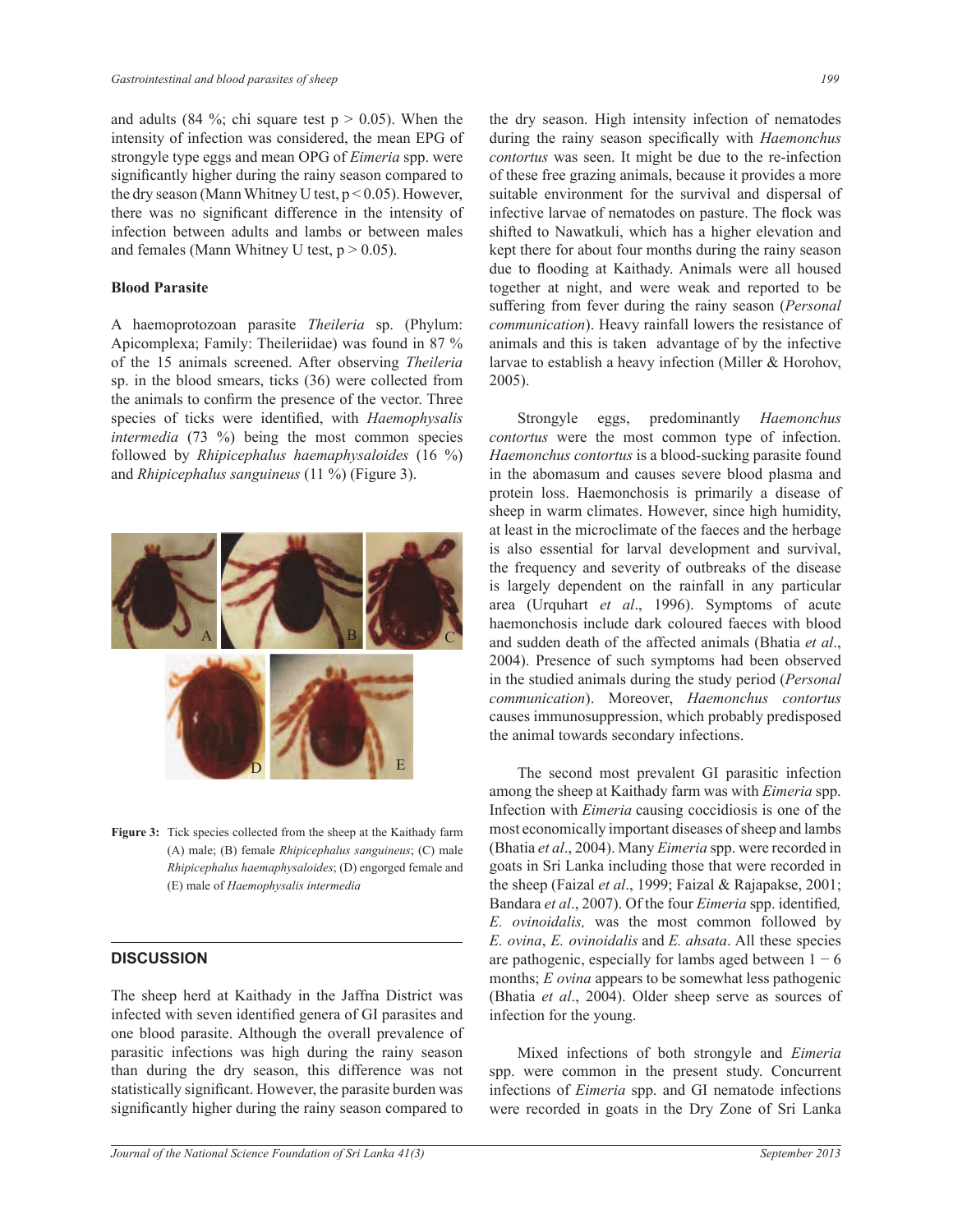(Fernando, 1957; Faizal *et al*., 1999; Rajapakse *et al*., 2000; Faizal & Rajapakse, 2001) and also in sheep in other countries (Kanyari, 1993; Vercruysse, 1982; Reginsson & Richter 1997, Skirnisson, 2007; Yakhchali & Rezaei, 2010). Of the strongyle infections, 88 % were mixed infections either singly or in mixed with species of *Eimeria* spp.*, Moniezia* sp., *Paramphistomum* spp., *Trichuris* sp., *Toxocara* sp. and *Giardia* sp. of various combinations.

 Low infection of helminths such as *Toxocara* sp., *Trichuris* sp., *Moneizia* sp. and amphistome eggs was found. Presence of *Toxocara* eggs in sheep faeces could be a spurious or false infection. The eggs that were observed during faecal examination could be from sheep eating pasteur contaminated with the dung of cattle in the same grazing land. Recently, Khan *et al*. (2010) recorded 15.4 % infection with *T. vitulorum* in sheep in Pakistan. Infection might be due to the common grazing behaviour of sheep with cattle. In the present study, infection was found only in lambs in both seasons; it may be due to the susceptibility and/or low immunity caused by low nutrition or due to any disease of the animals. *Trichuris* sp. was found with low infection only in females during the rainy season. *Moneizia expansa* is the sheep tapeworm and usually considered harmless except when present in large numbers. Eggs of *Moniezia* spp. were found only during the rainy season.

 A tick-borne haemoparasite *Theileria* spp. was found with a high prevalence in the sheep at Kaithady farm. Of the three *Theileria* species occurring in sheep, *T. lestoquardi* (previously known as *Theileria hirci*; Razmi *et al*., 2003) is considered to be the only one that is highly pathogenic. *Theileria ovis* and *T. seperata* are less pathogenic. *Theileria lestoquardi* has been recorded from sheep in Sudan (Salih *et al*., 2003). Although a large number of sheep at the Kaithady farm were infected (87 %), they did not show any severe clinical symptoms of theileriosis other than occasional fevers during the rainy season and hence may be harbouring a non-pathogenic species. Tick species such as *Rhipicephalus bursa* and *Hyalomma anatolicum* act as vectors of *Theileria*. In the present study *R. sanguineus*, *R. haemaphysaloides* and *H. intermedia* were collected from the sheep. These ticks may act as potential vectors of theileriosis. Acaricides are rarely used by farmers. Crows remove the ticks from the ear and body of the animals (*Personal communication*).

 Anthelmintics are still an important part of parasite control. However, they must be used properly to ensure effectiveness of the treatment and slow down the rate at which worms develop drug resistance. Due to

transportation difficulties during the civil war, deworming treatments and acaricides were not available to the farmers and they were unable to send blood samples for proper diagnosis of infections *(Personal communication*). For example, cattle in the area had been treated for tick borne infection, babesiosis only by considering the clinical signs (*Personal communication*). Since blood tests were not done to diagnose the parasite, treatment was prescribed based on only the clinical symptoms. Although the farmers claimed that animals were dewormed every six months, all the animals of the flock were not dewormed simultaneously due to the high cost of anthelminthic drugs. Deworming is done mostly to the animals with clinical signs of the diseases. Results of the present study show that many GI parasites were prevalent at low level without causing any disease condition especially during the dry season but the intensity of infection increased when the weather conditions were favourable. Farmers should be educated on the proper use of anthelminthics and the importance of a proper method of deworming. Frequent uses or misuses of anthelmintics could increase the incidence of anthelmintic resistance of GI nematodes (Kumara *et al*., 2010).

## **REFERENCES**

- 1. Bandara N.W.R.V.N., Rajakaruna R.S. & Rajapakse R.P.V.J. (2007). Identification and prevalence of *Eimeria*  spp. causing coccidiosis in goats in selected sites from Kandy and Nuwara Eliya Districts. *Proceedings of the Peradeniya University Research Sessions, Sri Lanka*  **12**(1):  $80 - 81$ .
- 2. Bhatia B.B., Pathak K.M.L. & Banerjee D.P. (2004). *A Text Book of Veterinary Parasitology*, pp. 1 – 44. Kalyani Publishers, India.
- 3. Faizal A.C.M., Rajapakse R.P.V.J., Jayasinghe S.R. & Rupasinghe V. (1999). Prevalence of *Eimeria* spp. and gastrointestinal nematodes versus weight gains in treated goats raised in the dry areas of Sri Lanka. *Small Ruminant Research*. **34**: 21 – 25.

DOI: http://dx.doi.org/10.1016/S0921-4488(99)00037-1

4. Faizal A.C.M. & Rajapakse R.P.V.J. (2001). Prevalence of coccidia and gastrointestinal nematode infections in cross bred goats in the dry areas of Sri Lanka. *Small Ruminant Research* **40**: 233 – 238.

DOI: http://dx.doi.org/10.1016/S0921-4488(01)00179-1

- 5. Fleming A.S. (2005). *Anthelmintic Resistance and Management of Gastrointestinal Parasites in Small Ruminants*. Available at *http://msucares.com/livestock/ smallruminant/anthelminticresistance.pdf*
- 6. Fernando S.T. (1957). Coccidia in goats in Ceylon. *Ceylon Veterinary Journal* **5**: 19 – 23.
- 7. Ghanem Y.M., Naser M.H., Abdelkader A.H. & Heybe A. (2009). An epidemio-coprological study of protozoan and nematode parasites of ruminants in tropical semi-arid district of Somaliland (Northern of Somalia). *Kafrelsheikh*